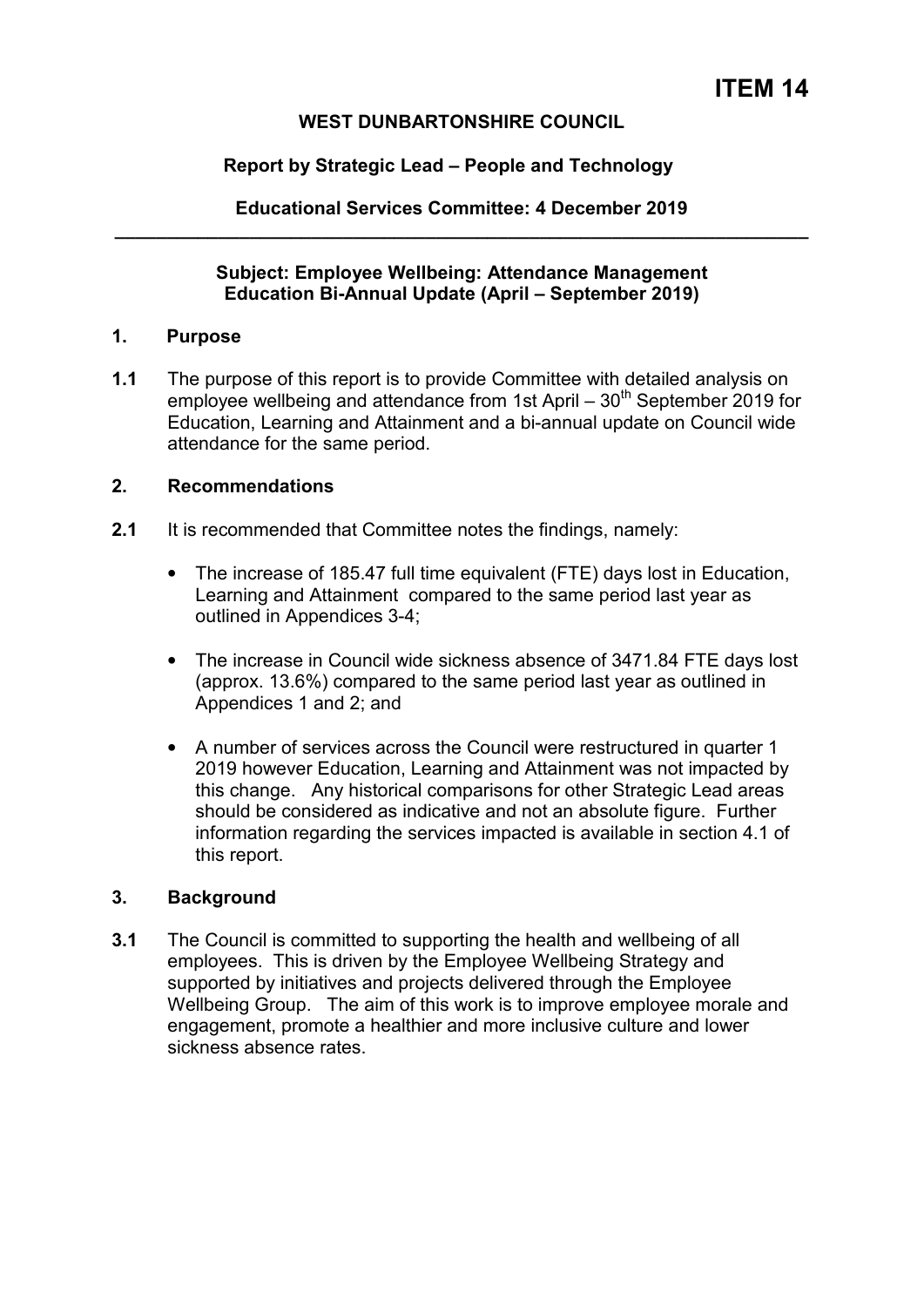## **4. Main Issues**

# **April – September 2019**

- **4.1** From 1<sup>st</sup> April to 30<sup>th</sup> September 2019, a total of 4180.19 days were lost in Education, Learning and Attainment due to sickness absence. This represents an increase of 185.47 FTE days lost compared to the same period in 2018/19.
- **4.1.2** Table 1 details benchmarking information to enable comparison to the previous year, the service's best performance in the last 3 years as well as the CIPD (Chartered Institute of Personnel and Development) benchmark for the public sector. The FTE figure is shown to provide context of the service size.
- **4.1.3** The table shows that both teachers and support employees have lower levels of absences than the Council average. Additionally, if Teachers continue to report a low level of absence for the remainder of the year, it is likely that they will have an annual figure lower than that of the public sector benchmark.
- **4.1.4** Table 1 also details that Teachers have reported lower sickness absence levels from April to September 2019 than the same period in the previous year.

| <b>Strategic Lead</b><br><b>Area</b> | FTE as<br>at 30<br><b>Sept</b><br>2018 | April -<br><b>September</b><br>2018/19** | FTE as<br>at 30<br><b>Sept</b><br>2019 | April -<br><b>September</b><br>2019/20** | <b>Best Annual</b><br><b>Performance</b> | <b>Public</b><br><b>Sector</b><br><b>Annual</b><br><b>Benchmark</b><br>2018/19* |
|--------------------------------------|----------------------------------------|------------------------------------------|----------------------------------------|------------------------------------------|------------------------------------------|---------------------------------------------------------------------------------|
| Council Wide                         | 4643.15                                | 4.78                                     | 4784.47                                | 5.37                                     | 10.47 (2016/17)                          |                                                                                 |
| <b>Education Support</b>             | 691.04                                 | 3.48                                     | 756.64                                 | 3.52                                     | 9.36(2016/17)                            | 8.4                                                                             |
| <b>Education Teachers</b>            | 865.63                                 | 2.12                                     | 914.43                                 | 1.87                                     | 5.28 (2013/14)                           |                                                                                 |

Table 1 – Benchmarking Information

\*Source 2019 CIPD Health and Wellbeing at Work report

\*\* Average FTE days lost per FTE employee

- **4.1.5** Table 2 details the variance in reported sickness absence levels between April – September 2019 and April – September 2018. Again it is positive to note that Teachers have reported significant decreases in sickness absence however sickness absence for support employees has increased. The percentage increase in sickness absence for Support employees is line with the increase reported Council wide.
- **4.1.6** Both groups of employees reported decreases in sickness absence from May to July 2019 which is partly attributed to the summer break but absence levels have been increasing since August and this increase is reflective of the Council wide trend.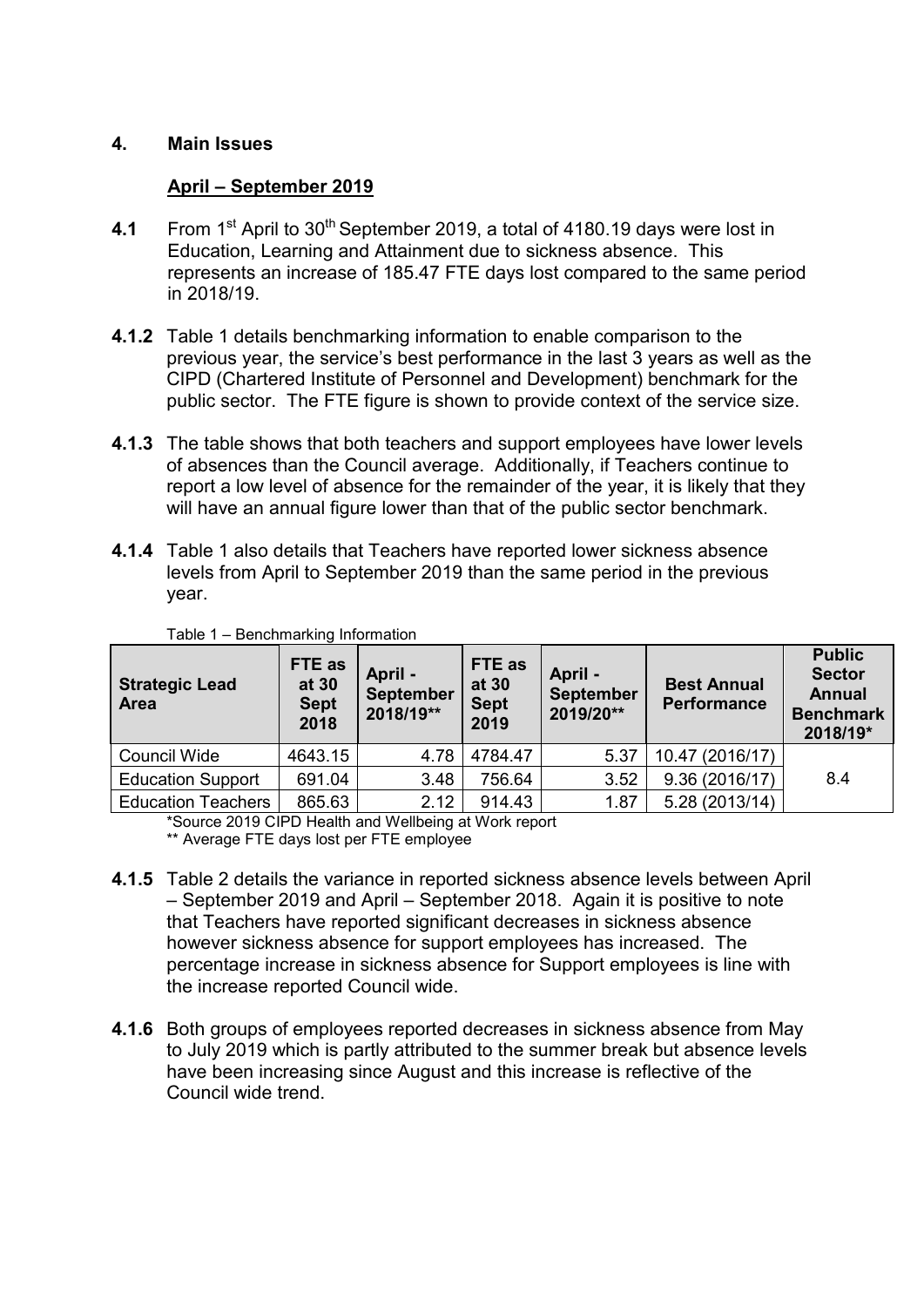| <b>Strategic Lead</b><br><b>Area</b> | <b>Total FTE</b><br>days April -<br><b>Sept 18/19</b> | <b>Total FTE</b><br>days lost<br><b>April - Sept</b><br>19/20 | Variance in<br><b>April - Sept</b><br>18/19 vs April -<br>Sept 19/20 (%)* | Variance April -<br><b>Sept 18/19 vs</b><br>April - Sept 19/20<br>(total FTE days<br>lost) |
|--------------------------------------|-------------------------------------------------------|---------------------------------------------------------------|---------------------------------------------------------------------------|--------------------------------------------------------------------------------------------|
| Council Wide                         | 22127.23                                              | 25599.07                                                      | 13.56%                                                                    | 3471.84                                                                                    |
| <b>Education Support</b>             | 2311.11                                               | 2658.85                                                       | 13.08%                                                                    | 347.74                                                                                     |
| <b>Education Teachers</b>            | 1869.08                                               | 1706.81                                                       | $-9.51%$                                                                  | $-162.27$                                                                                  |

Table 2 – Variance in days lost due to sickness absence

\*This is calculated based on the variance of actual FTE days lost and not the variance in average FTE days lost per FTE employee as shown in the Headline figure in Appendix 1.

#### **4.2** Absence Reasons – Service Performance

- **4.2.1** Appendix 1 and 2 provide a detailed breakdown of the reasons for absence Council Wide.
- **4.2.2** Table 3 below shows the top 3 reasons for absence from April September 2019 for Education, Learning and Attainment and compares these to the Council Wide results for the same period. The top 3 reasons for absence Council wide are reflected in the service covered by this report but the rank order is slightly different. The top reason for absence for both Support employees and Teachers is acute medical conditions whilst this is the second top reason for Council wide absence. Absence attributed to acute medical conditions can often be caused by underlying health conditions and as such can be challenging to reduce. Strategic HR, management, Trade Unions and Occupational Health work closely together to ensure that reasonable adjustments are made whenever possible in order to assist employees in remaining at work or returning to work following an absence.
- **4.2.3** The percentage of absence attributed to minor illness and acute medical conditions is unsurprising given that these absence categories have been established in the top 3 reasons for absence Council wide for some time.
- **4.2.4** The level of sickness absence attributed to personal stress is a concern and as such the Employee Wellbeing Group continues to have a particular focus on mental health and wellbeing. Key activities include, but are not limited to, regular promotion of the support services available. Further details of the work of the Employee Wellbeing Group are provided in section 4.4 of this report. Work will continue in this area to establish what additional supports may be beneficial to staff to assist them in maintaining their health and wellbeing.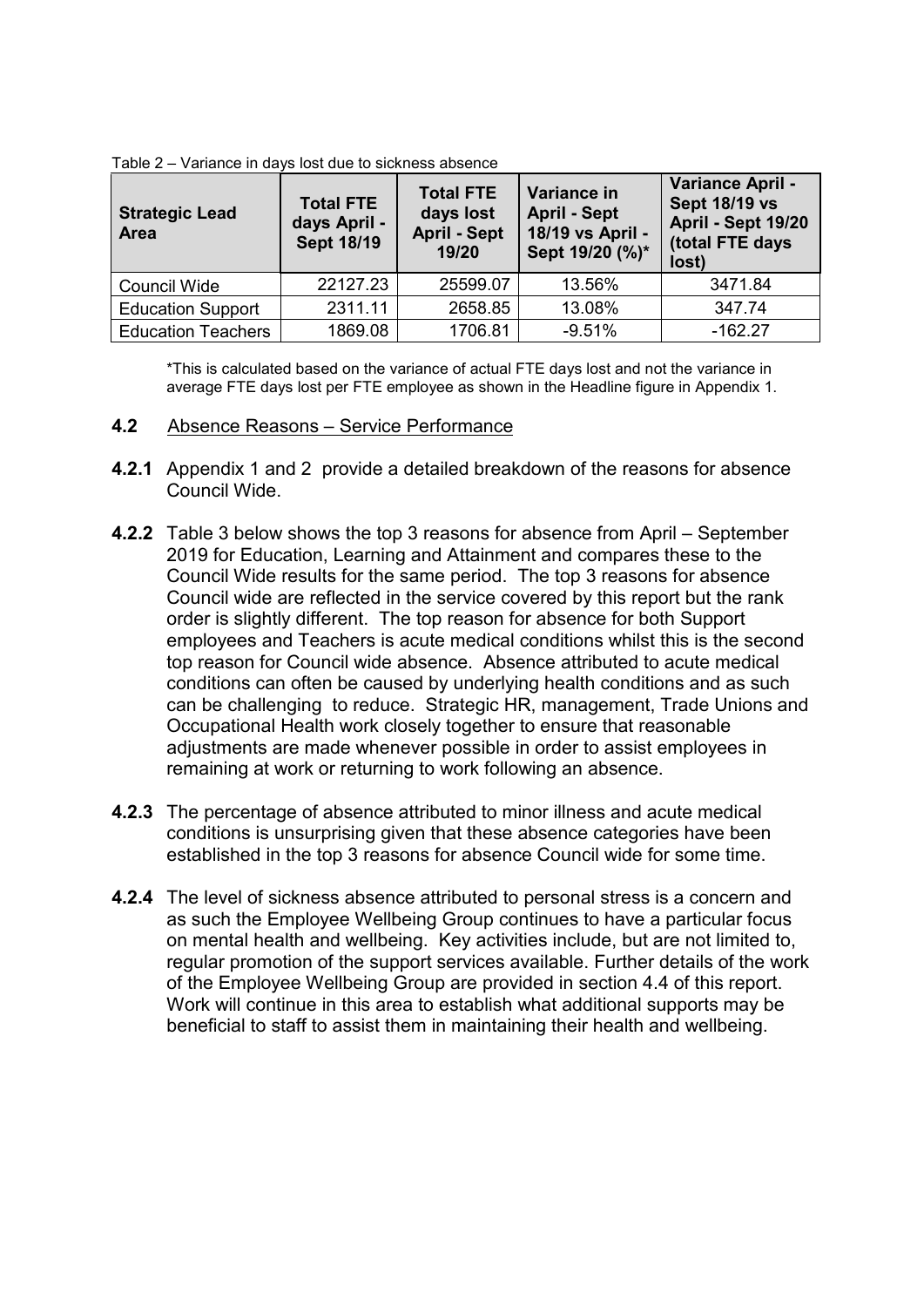|                           |                                |               | $\overline{2}$                 |       | 3                         |               |
|---------------------------|--------------------------------|---------------|--------------------------------|-------|---------------------------|---------------|
|                           | <b>Reason</b>                  | $\frac{9}{6}$ | <b>Reason</b>                  | $\%$  | <b>Reason</b>             | $\frac{9}{6}$ |
| <b>Council Wide</b>       | Minor<br><b>Illnes</b>         | 21.4%         | Acute<br>Medical<br>Conditions | 21.1% | Personal<br><b>Stress</b> | 15.5%         |
| <b>Education Support</b>  | Acute<br>Medical<br>Conditions | 33%           | Minor<br><b>Illness</b>        | 27%   | Personal<br><b>Stress</b> | 11%           |
| <b>Education Teachers</b> | Acute<br>Medical<br>Conditions | 37%           | Minor<br><b>Illness</b>        | 25%   | Personal<br><b>Stress</b> | 13%           |

Table 3 – Reasons analysis – Service performances

# **4.3** Absence Duration – Service Performance

- **4.3.1** Table 4 shows the duration profile for Education, Learning and Attainment and compares to the overall Council-wide duration profile. Long term absence accounts for approximately 78% of Council-wide absence from April – September 2019, which is an increase compared to the same period in the previous year. Both Teachers and Support employees have reported increases in long term absences; this is unsurprising given the level of absences attributed to acute medical conditions.
- **4.3.2** It should also be noted that as Teachers have relatively low levels of sickness, the proportion of short/long term absence may only be attributable to a relatively small number of cases.

|                           | April - Sept 18/19                            |                                      | April - Sept 19/20                           |                                             |  |
|---------------------------|-----------------------------------------------|--------------------------------------|----------------------------------------------|---------------------------------------------|--|
|                           | <b>Short Term (%)</b><br>of total<br>absence) | Long Term (%<br>of total<br>absence) | <b>Short Term</b><br>(% of total<br>absence) | <b>Long Term</b><br>(% of total<br>absence) |  |
| Council Wide              | 30%                                           | 70%                                  | 22%                                          | 78%                                         |  |
| <b>Education Support</b>  | 36%                                           | 64%                                  | 32%                                          | 68%                                         |  |
| <b>Education Teachers</b> | 37%                                           | 63%                                  | 34%                                          | 66%                                         |  |

Table 4 – Duration analysis – Service performances

### **4.4 April – September 2019 Council-wide Performance**

**4.4.1** Chart 1 below shows that, in quarters 1 and 2, the Council's absence performance deteriorated by approx. 11% compared to the same period in the previous year. Based on historic performance it is likely that absence levels will continue to increase during quarter 3 and potentially decrease again in quarter 4. However, given the higher levels of absence in the first half of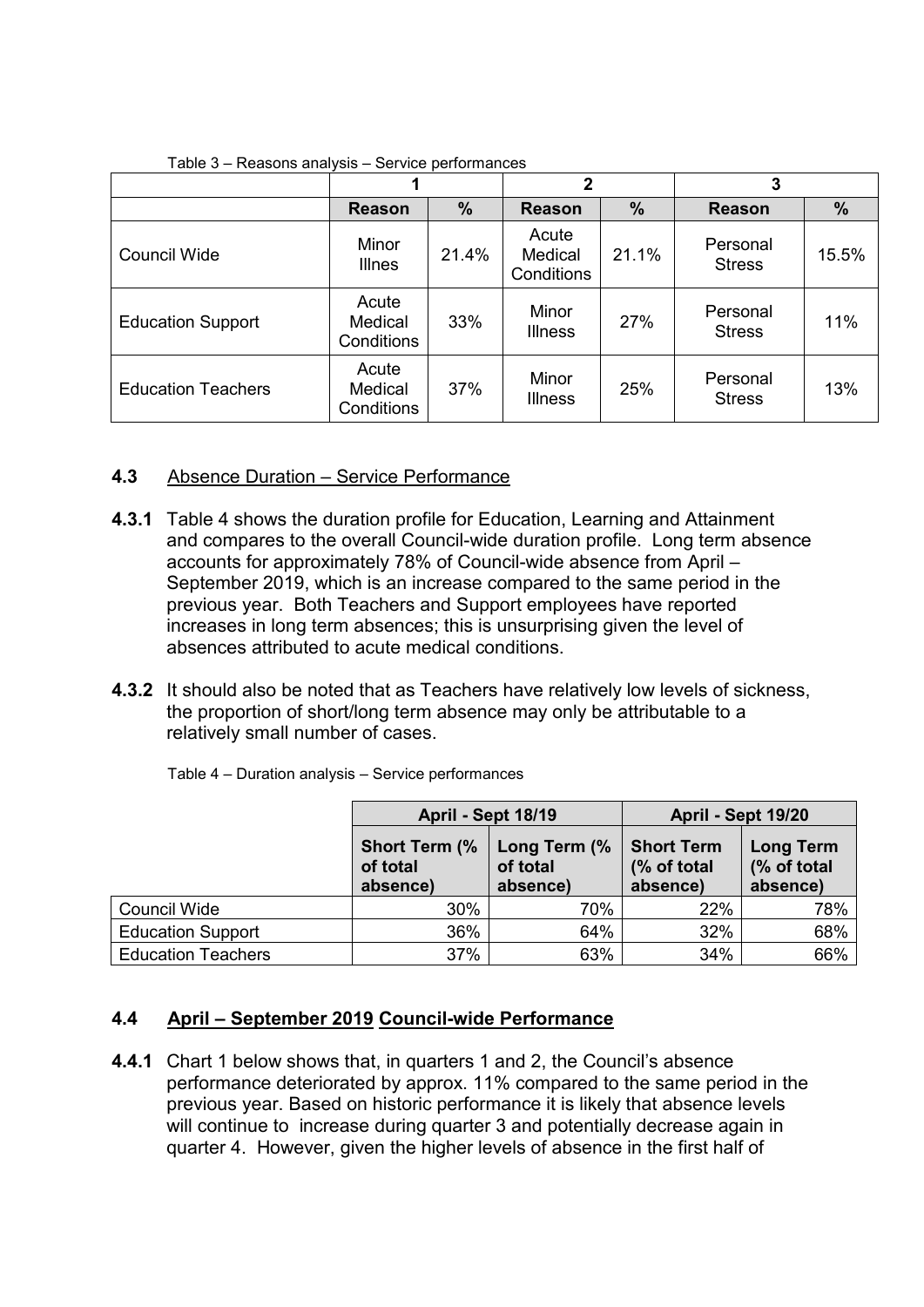

2019/20, it is likely that the total absence levels for 2019/20 will be higher than in previous years.

- **4.4.2** Table 5 (below) shows absence levels for quarters 1 and 2 (2019/20), by Strategic Lead Area, and associated bi-annual figures for 2018/2019 to allow comparison. Please note that the FTE days lost per FTE employee which is reported for each Strategic Lead Area is based on where employees were located as at 30 September 2019.
- **4.4.3** It should be noted that a restructure took place in quarter 1 2019 and as such a number of services either moved to another Strategic Lead area or are now reported as a stand alone service. As such any historical comparisons in relation to these services should only be considered as an indication.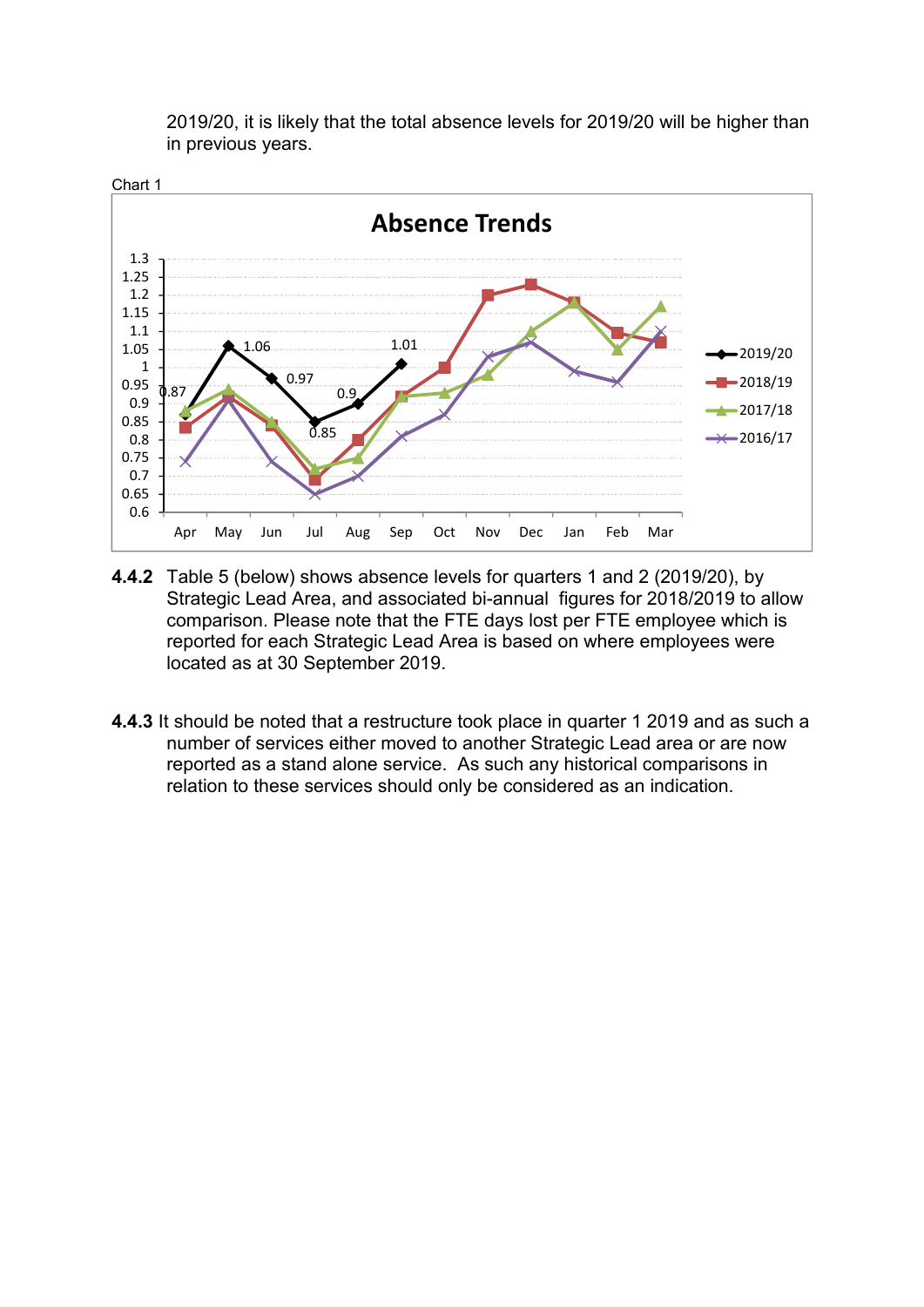| Table 5 - Total FTE days lost April - Sept 2019 and levels of Variance |  |  |  |
|------------------------------------------------------------------------|--|--|--|
|------------------------------------------------------------------------|--|--|--|

| <b>Strategic Lead</b><br>Area                                           | <b>Total FTE</b><br>days April -<br><b>Sept 18/19</b> | <b>Total FTE</b><br>days lost<br><b>April - Sept</b><br>19/20 | Variance in April -<br>Sept 18/19 vs April -<br>Sept 19/20 (%)* | Variance April -<br>Sept 18/19 vs April<br>- Sept 19/20 (total<br>FTE days lost) |
|-------------------------------------------------------------------------|-------------------------------------------------------|---------------------------------------------------------------|-----------------------------------------------------------------|----------------------------------------------------------------------------------|
| <b>Council Wide</b>                                                     | 22127.23                                              | 25599.07                                                      | 13.56%                                                          | 3471.84                                                                          |
| People &<br>Technology                                                  | 141.35                                                | 99.87                                                         | $-41.53%$                                                       | $-41.48$                                                                         |
| Regulatory                                                              | 180.38                                                | 95.41                                                         | $-89.06%$                                                       | $-84.97$                                                                         |
| Resources                                                               | 1004.35                                               | 1334.23                                                       | 24.72%                                                          | 329.88                                                                           |
| <b>Chief Exec Office</b><br>Total                                       | <b>NA</b>                                             | 785.91*                                                       | <b>NA</b>                                                       | <b>NA</b>                                                                        |
| Child Healthcare &<br><b>Criminal Justice</b>                           | 1797.83                                               | 1789.36                                                       | $-0.47%$                                                        | $-8.47$                                                                          |
| Community Health<br>& Care                                              | 6824.65                                               | 8831.06                                                       | 22.72%                                                          | 2006.41                                                                          |
| Finance &<br>Resources                                                  | 0                                                     | 0                                                             | 0.00%                                                           | 0                                                                                |
| Mental Health,<br>Addiction &<br>Learning<br><b>Disabilities</b>        | 928.03                                                | 895.86                                                        | $-3.59%$                                                        | $-32.17$                                                                         |
| Strategy, Planning<br>& Health<br>Improvement                           | 28.23                                                 | 184.11                                                        | 84.67%                                                          | 155.88                                                                           |
| <b>HSCP Total</b>                                                       | 9599.29                                               | 11700.39                                                      | 17.96%                                                          | 2101.1                                                                           |
| Environment &<br>Neighbourhood                                          | 3202.58                                               | 2873.04                                                       | $-11.47%$                                                       | -329.5441216                                                                     |
| Housing &<br>Employability                                              | 1027.82                                               | 1144.49                                                       | 10.19%                                                          | 116.6715385                                                                      |
| Regeneration                                                            | 2204.91                                               | 2782.07                                                       | 20.75%                                                          | 577.16                                                                           |
| Roads &<br>Transportation                                               | <b>NA</b>                                             | 221.87**                                                      | <b>NA</b>                                                       | <b>NA</b>                                                                        |
| Regeneration,<br>Environment &<br><b>Growth Total</b>                   | 6435.31                                               | 7021.47                                                       | 8.35%                                                           | 586.16                                                                           |
| Strategic<br>Management                                                 | 0                                                     | 6.94                                                          | 100.00%                                                         | 6.937857143                                                                      |
| <b>Strategic</b><br><b>Management Total</b>                             | $\mathbf 0$                                           | 6.94                                                          | 100.00%                                                         | 6.937857143                                                                      |
| <b>CCCF</b>                                                             | 586.37                                                | 876.56                                                        | 33.11%                                                          | 290.185                                                                          |
| <b>Education Learning</b><br>& Attainment<br>(Support Staff)            | 2311.11                                               | 2658.85                                                       | 13.08%                                                          | 347.737168                                                                       |
| Resources (Pro)                                                         | <b>NA</b>                                             | 8.73***                                                       | <b>NA</b>                                                       | <b>NA</b>                                                                        |
| Transformation &<br><b>Public Service</b><br>Reform (Excl.<br>Teachers) | 4223.56                                               | 4287.73                                                       | 1.50%                                                           | 64.17                                                                            |
| <b>Local Government</b><br><b>Employees Total</b>                       | 20258.16                                              | 23892.2                                                       | 15.21%                                                          | 3634.04                                                                          |
| Transformation &<br><b>Public Service</b><br>Reform (Teachers)          | 1869.08                                               | 1706.81                                                       | $-9.51%$                                                        | $-162.27$                                                                        |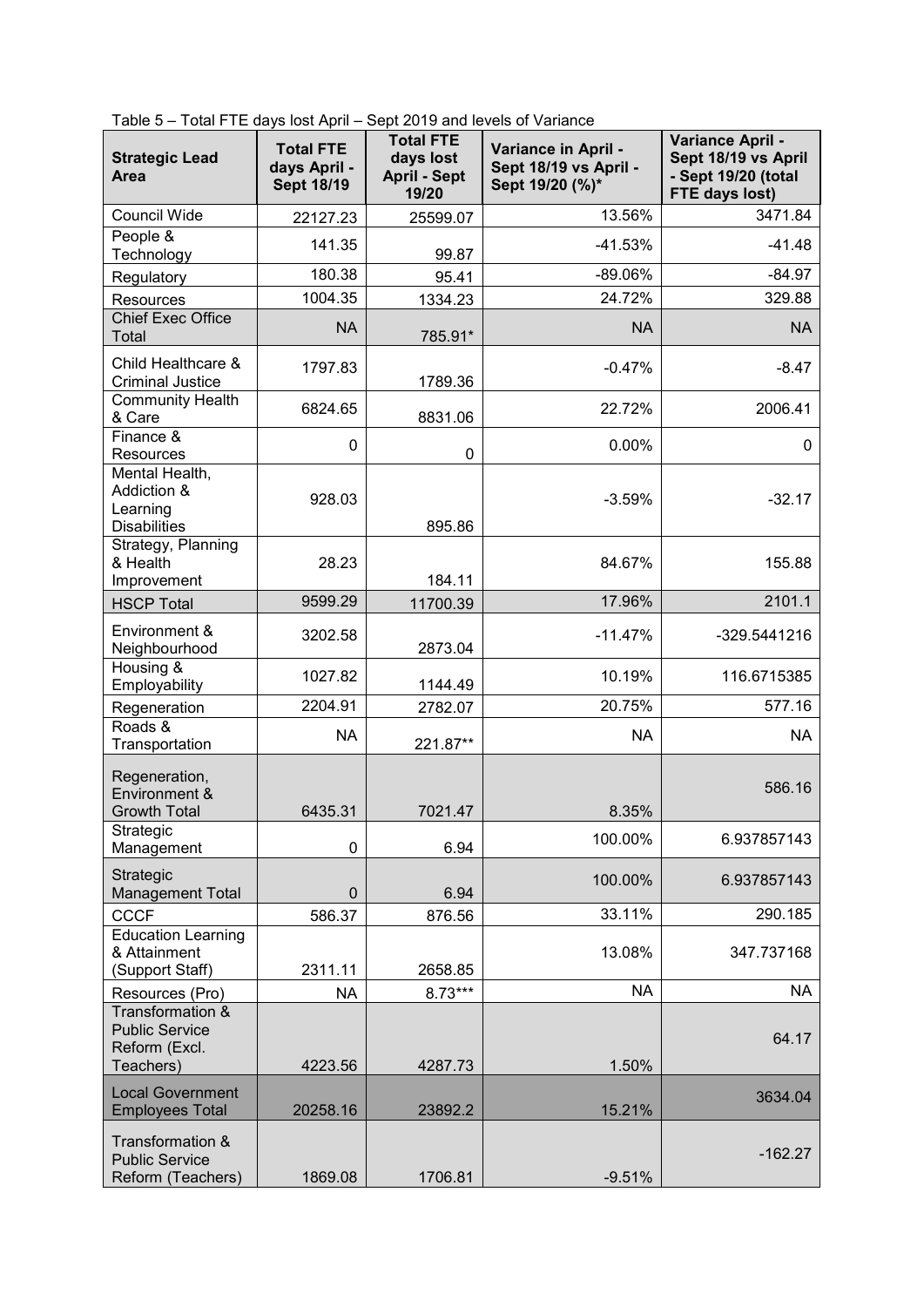## **4.5** Employee Wellbeing Group

- **4.5.1** The Employee Wellbeing Group continues to make progress through wellbeing initiatives, employee support mechanisms and working with trade unions and local partners to identify and address areas for improvement. Updates on progress are reported to Performance and Monitoring Group on a monthly basis. Actions completed since the last report to this Committee in May 2019, or which are currently being progressed, include the following:
	- Regular meetings for both the Managers' group for Employee Wellbeing and the Wellbeing Advocates group have been established and taking place quarterly . These groups look ahead to the Employee Wellbeing theme for the next quarter and work together to identify appropriate actions in support of same.
	- Throughout quarters 1 and 2, activities took place including an Employee Wellbeing Information Event where providers displayed stalls, employees had an opportunity to participate in health checks and learn more about the Employee Supports available. This was well attended and a follow up event is planned for the Senior Management Network.
	- Digital skills were an area highlighted by Wellbeing Advocates and the Wellbeing Managers' group as a source of anxiety for some employees. In order to ensure that employees feel supported to develop these skills and thereby reduce any related anxiety, a range of communications were shared highlighting the learning and development opportunities available including Microsoft Outlook and Excel training.
	- A new Menopause guidance document has been launched to support employees and managers which was followed up with training intended to raise awareness about the impact of the menopause. This was delivered in conjunction with the Trade Union Learning Fund.
	- The Disability Passport Guidance was launched; this replaces the Tailored Adjustment guidance and provides employees and managers with guidance regarding supporting employees who have a disability.
	- A range of promotional communications highlighting the importance of physical activity including walks in Levengrove Park, the Cycle to Work scheme and a summer walking challenge.
	- West Dunbartonshire Leisure Trust continue their regular visits to Council premises to promote their discounted membership deals for employees and carry out health checks.
	- The pilot project with Headtorch has continued with selected groups of employees and managers receiving training on mental health awareness.
	- The Council's submission for Healthy Working Lives Award was successful and the Gold standard award has been maintained.
	- A number of communications were shared during Suicide Prevention week and on Mental Health day to highlight the support available to employees in relation to mental health. This included additional resources that have been added to the Employee Wellbeing Intranet pages for advice on mental health and financial wellbeing.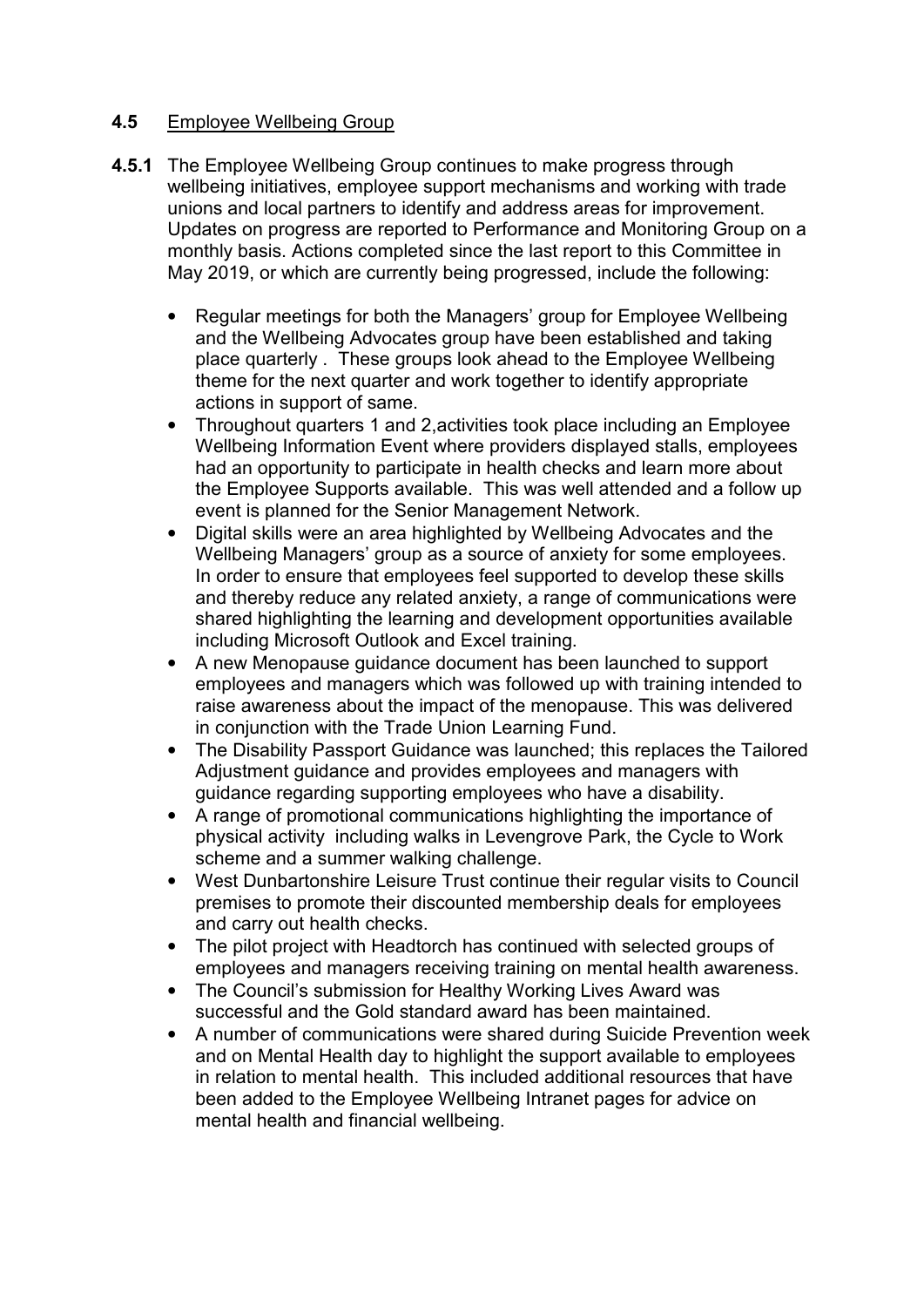- Training sessions designed to raise awareness of mental health were delivered in conjunction with the Trade Union Learning Fund and it is our intention to ask these employees to become Wellbeing Advocates
- Further developments have taken place to enhance the functionality of HR21; this marked the start of a programme of work to automate the administration of sickness absence reporting for managers where possible. This work will continue into quarter 3 and 4.
- A review of the current Attendance Management policy has now been concluded with Trade Union colleagues. It was agreed that the new policy sees a change in focus with more emphasis on support and developing a different tone in dealing with absence. A communication plan to support the roll out is currently being developed.
- Following a review, HR data used to inform workforce planning and supporting managers with attendance management is now being used to better effect.
- The Council was awarded the Gold Award for the support provided to Reservists and their family.
- Following a tendering exercise, a new provider was secured for the provision of the Employee Counselling Service. The change in provider, now the same as the OH provision, took effect in September and a range of communications were shared with employees and management to inform them of the change.

# **5. People Implications**

**5.1** Effective and robust management of absence can have a positive impact upon employees, promoting early return to good health and work. The results for April – September 2019 indicate an overall increase in sickness absence for the service covered by this Committee. However, levels remain below the Council average. The services are engaged with the Employee Wellbeing Group and are committed to supporting employee wellbeing through the implementation of actions developed through the group.

### **6. Financial and Procurement Implications**

**6.1** Based on the average cost of a day (£138), table 6 provides the estimated productivity loss associated with absence across the Council and the Strategic Lead areas. This does not include any associated costs such as cover or overtime.

| <b>Strategic Lead Area</b> | April - September 19/20 Value of Lost<br><b>Productivity (approx.)</b> |
|----------------------------|------------------------------------------------------------------------|
| <b>Council Wide</b>        | £3,053,558                                                             |
| <b>Education Support</b>   | £318,933                                                               |
| <b>Education Teachers</b>  | £257,933                                                               |

Table 6 – Cost of absence

**6.3** There are no procurement implications.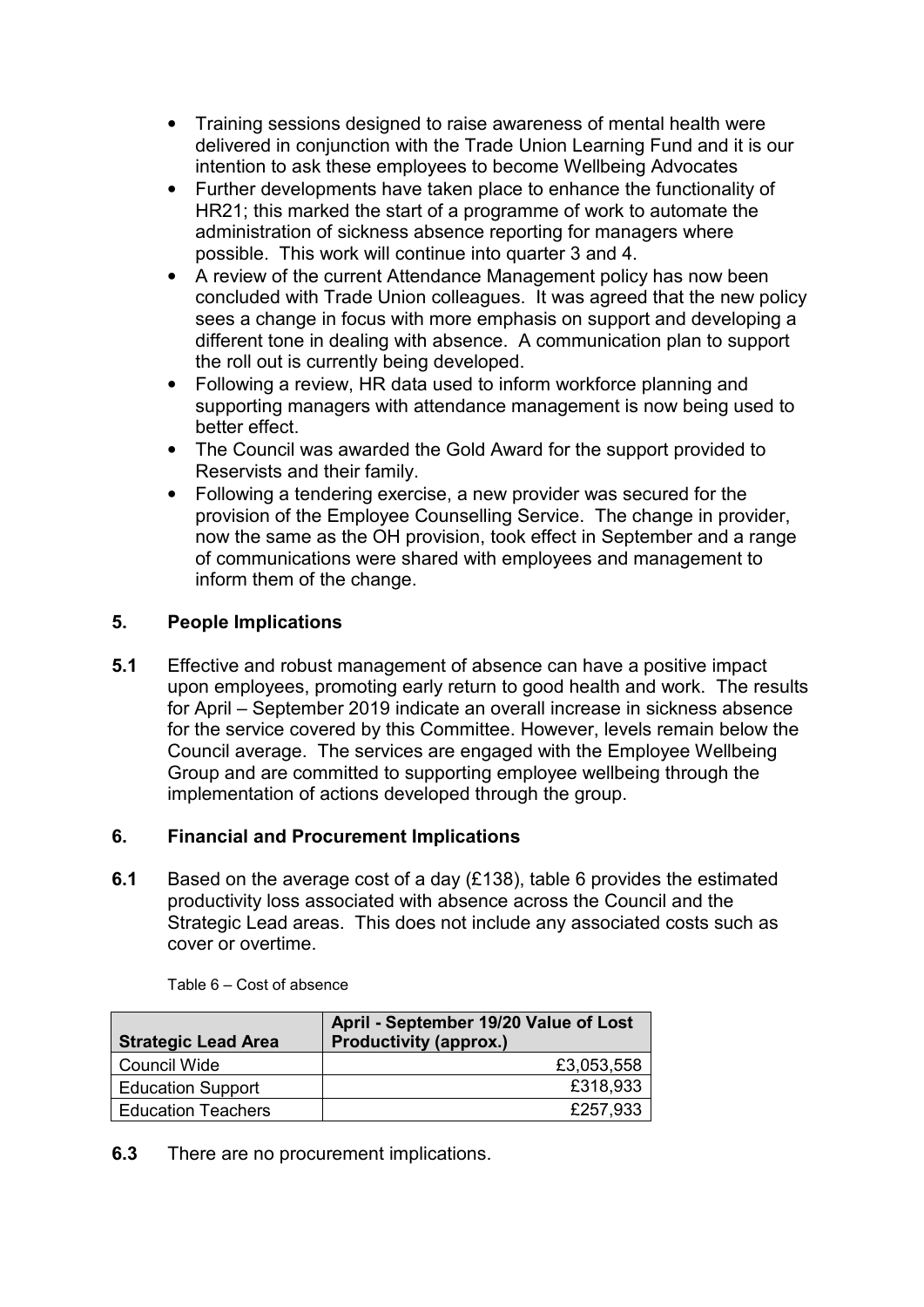## **7. Risk Analysis**

- **7.1** There is a risk that managers do not fulfil their role and comply with the policy and in turn Council-wide absence continues to increase.
- **7.2** While it is evident in many instances that the necessary and proactive steps are being undertaken, such as early referral to occupational health, there is still a significant amount of work to do to continue to reduce absence.
- **7.3** Without maintaining and continuing to improve attendance there continues to be a risk of detrimental impact on service delivery, loss of productivity and reduced team performance.

## **8. Equalities Impact Assessment (EIA)**

**8.1** This report is for noting only, therefore no EIA is required. Any associated policies are subject to Equalities Impact Screening and Assessment if required.

## **9. Consultation**

**9.1** Consultation is on-going with trades unions in the main through the Wellbeing Group, the local Joint Consultative Committees, Convenor meetings and, for more strategic matters, through the Joint Consultative Forum.

### **10. Strategic Assessment**

**10.1** Effective attendance management will support the Council's aim to make best use of both financial and human resources resulting in a positive impact upon service provision.

#### \_\_\_\_\_\_\_\_\_\_\_\_\_\_\_\_\_\_\_\_\_\_\_ **Victoria Rogers Strategic Lead People and Technology Date: 25 October 2019**

| <b>Person to Contact:</b> | People & Technology | Louise Hastings, HR Business Partner                                     |                                                  |
|---------------------------|---------------------|--------------------------------------------------------------------------|--------------------------------------------------|
|                           | Tel: 01389 737687   | 16 Church St, Dumbarton<br>Email: louise.hastings@west-dunbarton.gov.uk. |                                                  |
| <b>Appendices:</b>        |                     | Summary                                                                  | Appendix 1 Council Wide Q1 2019/20 Absence       |
|                           |                     | Summary                                                                  | Appendix 2 Council Wide Q2 2019/20 Absence       |
|                           |                     | 2019/20 Absence Summary                                                  | Appendix 3 Education, Learning and Attainment Q1 |